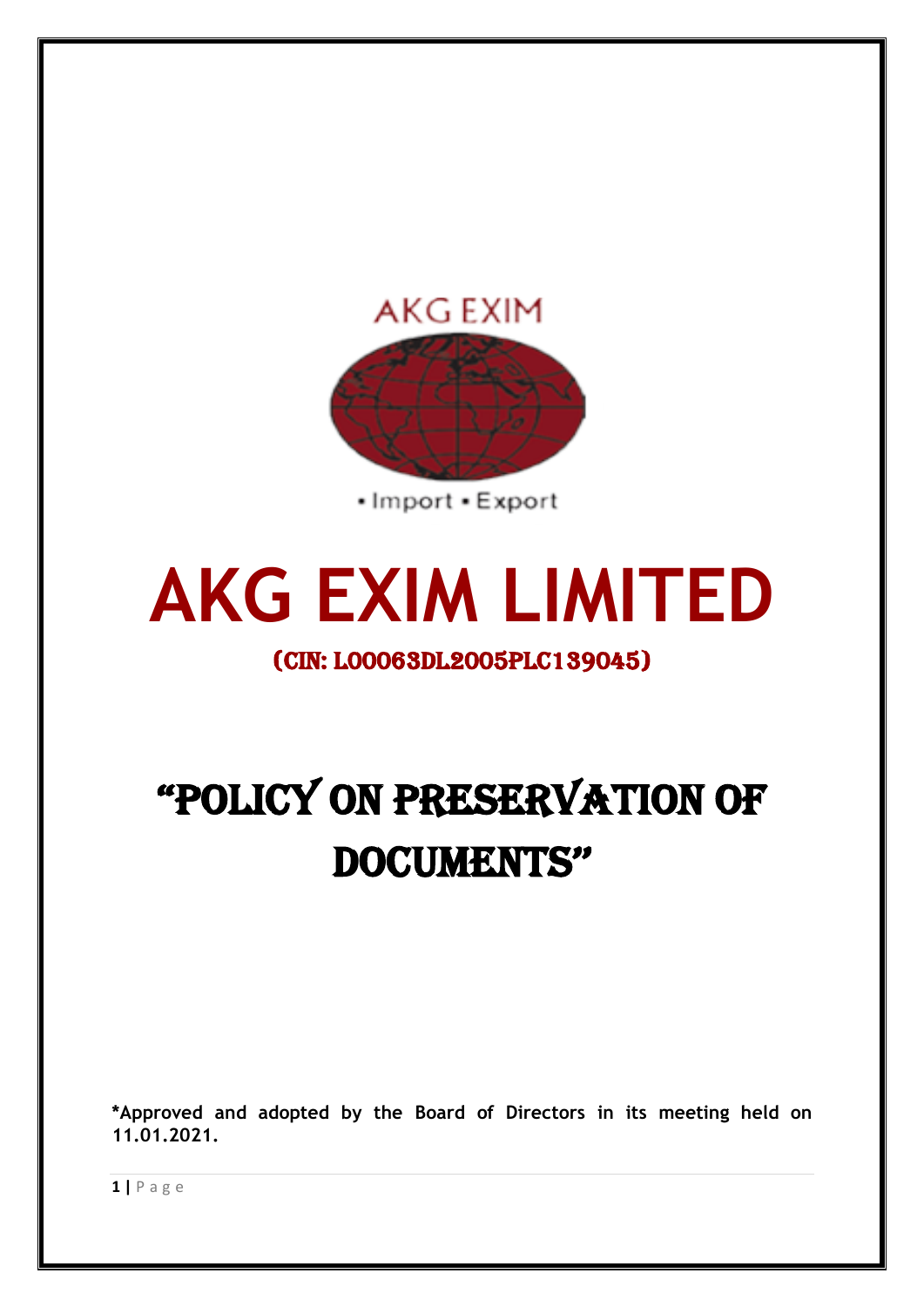

#### **INTRODUCTION:**

Regulation 9 of Securities and Exchange Board of India (Listing Obligations and Disclosure Requirements) Regulations, 2015 ["Regulations"] requires every listed company to have a policy on Preservation of Documents / records maintained by the Company either in Physical Mode or Electronic Mode.

# **SCOPE:**

This policy shall govern the maintenance and preservation of documents as per applicable statutory and regulatory requirements.

# **OBJECTIVE OF THE POLICY:**

The main objective of this policy is to ensure that all the statutory documents are preserved in compliance with the Regulations and as per Policy framed in compliance with the Regulations and to ensure that the records no longer needed or which are of no value are discarded after following due process for the same.

The major objectives of the policy are:

- To identify statutory records to be preserved.
- To identify records to be maintained either for a period of eight years or permanently.
- Todecide the mode of preserving the documents, whether in physical form or in electronic form.
- To decide the procedure to destroy the documents after eight years or other applicable period,
- To help employees understanding their obligations in retaining and preserving the documents and records.

#### **DEFINITIONS:**

**"Act"** means the Companies Act, 2013, Rules framed there under and any amendments thereto.

**"Board of Directors"** or **"Board"** means the collective body of the Directors of the Company.

**"Company", "This Company", "The Company",** wherever occur in the policy shall mean "AKG Exim Limited."

**"Current"** means running matter or whatever is at present in course of passage.

**"Electronic Form"** means any contemporaneous electronic device such as computer, laptop, compact disc, Floppy disc, space on electronic cloud, or any other form of storage and retrieval device, considered feasible, whether the same is in possession or control of the Company or otherwise the Company has control over access to it.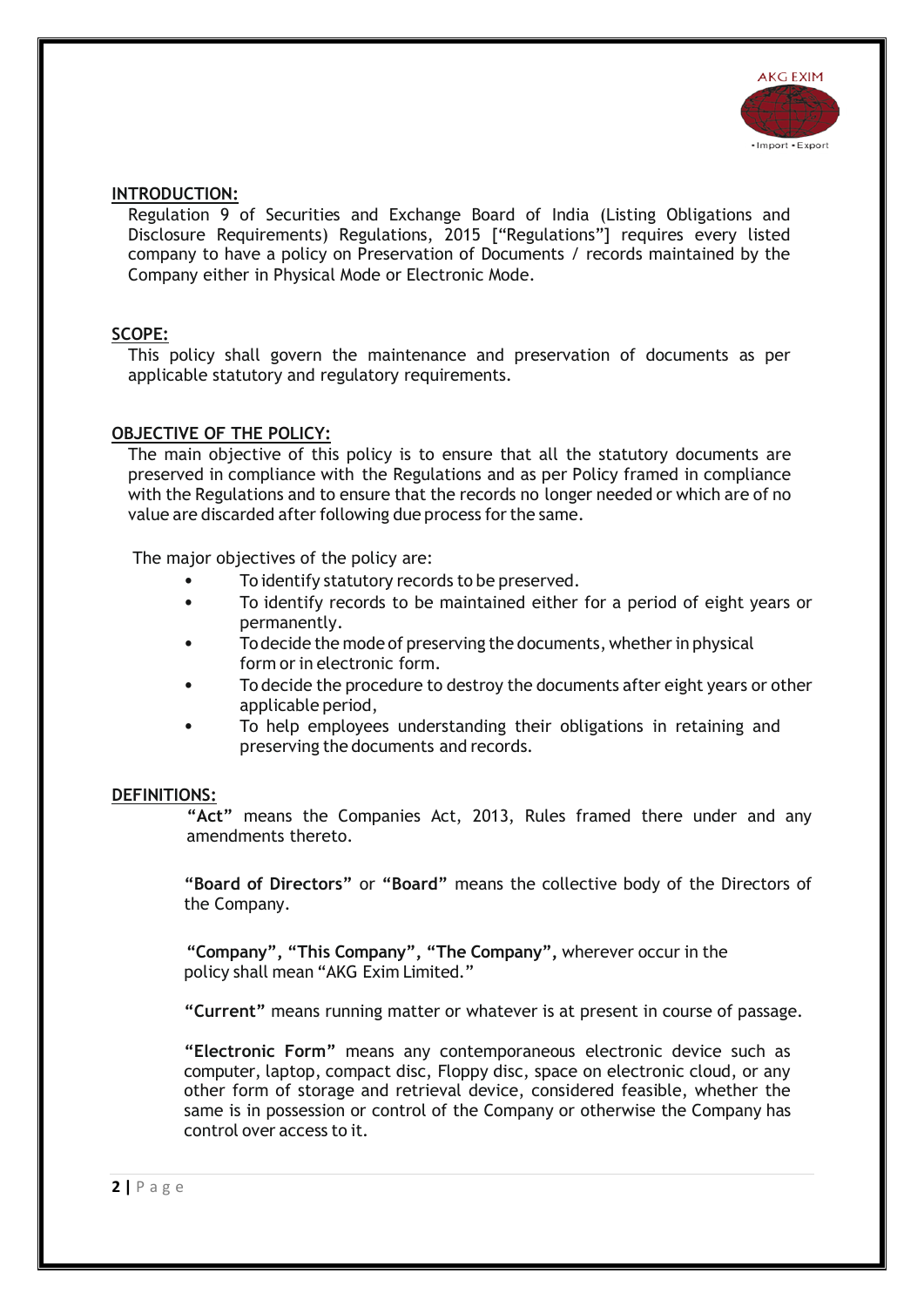

"Maintenance" means keeping documents, either physically or in electronic form.

**"Policy"** or **"This Policy"** means, "Policy on Preservation of Documents".

**"Preservation"** means to keep the documents preventing them from being altered, damaged or destroyed.

**"Register"** means a register maintained under the Companies Act, 2013 or the SEBI Act.

**"Regulations"** means Securities and Exchange Board of India (Listing Obligations and Disclosure Requirements) Regulations, 2015 and any amendments thereto.

#### **INTERPRETATION:**

Terms that have not been defined in this policy shall have the same meaning assigned to them in the Companies Act, 2013, and / or Securities and Exchange Board of India (Listing Obligations and Disclosure Requirements) Regulations, 2015.

# **GUIDELINES:**

Regulation 9 of Securities and Exchange Board of India (Listing Obligations and Disclosure Requirements) Regulations, 2015, provides that the listed entity shall have a policy for preservation of documents, approved by its Board of Directors, classifying them in at least two categories as follows -

- a. Documents whose preservation shall be permanent in nature;
- b. Documents with preservation period of not less than eight years after completion of the relevant transactions.

Accordingly, the company has classified the preservation of documents to be done in the following manner:

- a. Documents that need to be preserved and retained permanently;
- b. Documents that need to be preserved and retained for a period of 8 years as specified under the Companies Act, 2013 or Regulations
- c. Documents that need to be preserved and retained for such period as prescribed under any statute or regulation as applicable to the Company;
- d. Where there is no such requirement as per applicable law, then for such period as the document pertains to a matter which is "Current".

An indicative list of the documents and the time-frame of their preservation is provided in **Annexure – A**.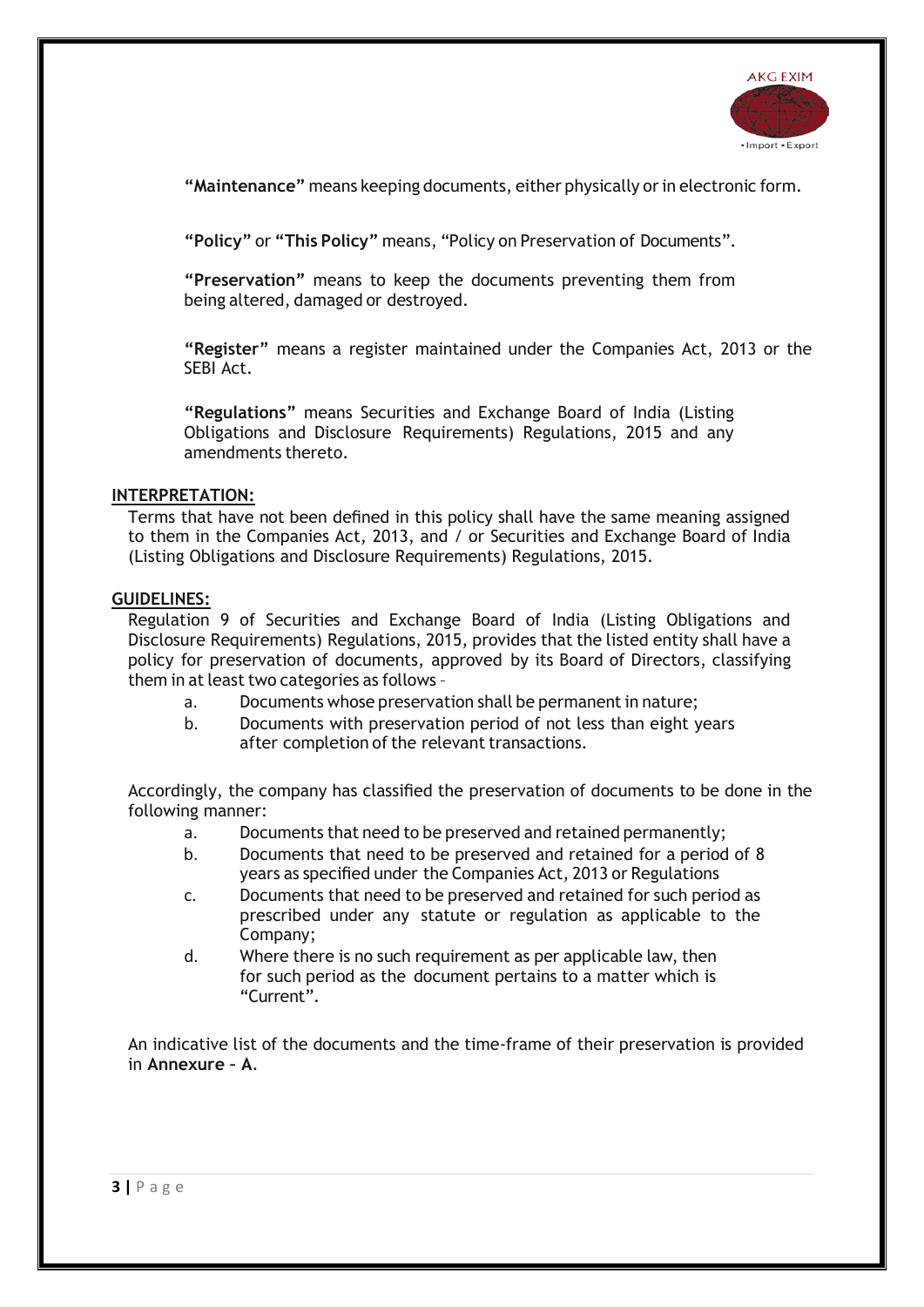

# **MODES OF PRESERVATION:**

The Documents may be preserved in

- a. Physical form;or
- b. Electronic Form

The official of the Company who is required to preserve the document shall be Authorized Person who is generally expected to observe the compliance of statutory requirements as per applicable law.

The preservation of documents should be such as to ensure that there is no tampering, alteration, destruction or anything which endangers the content, authenticity, utility or accessibility of the documents.

The preserved documents must be accessible at all reasonable times. Access may be controlled by the concerned Authorised Person with preservation, so as to ensure integrity of the documents and to prohibit unauthorized access.

# **DESTRUCTION OF DOCUMENTS:**

The documents of the Company which are no longer required as per the time schedule prescribed in the Annexure A may be destroyed. The concerned officer may direct employees in charge from time to time to destroy the documents which are no longer required as per the documents Preservation Schedule given under Annexure A.

#### **POLICY REVIEW:**

This policy shall be reviewed from time to time so that the policy remains compliant with applicable legal requirements. The Company Secretary will keep the policy updated as per applicable statutory guidelines.

#### **AMENDEMENT:**

The Board shall have power to amend any of the provisions of this Policy, substitute any of the provisions with a new provision or replace this policy entirely with a new Policy according to subsequent modification(s) / amendment(s) toRegulations.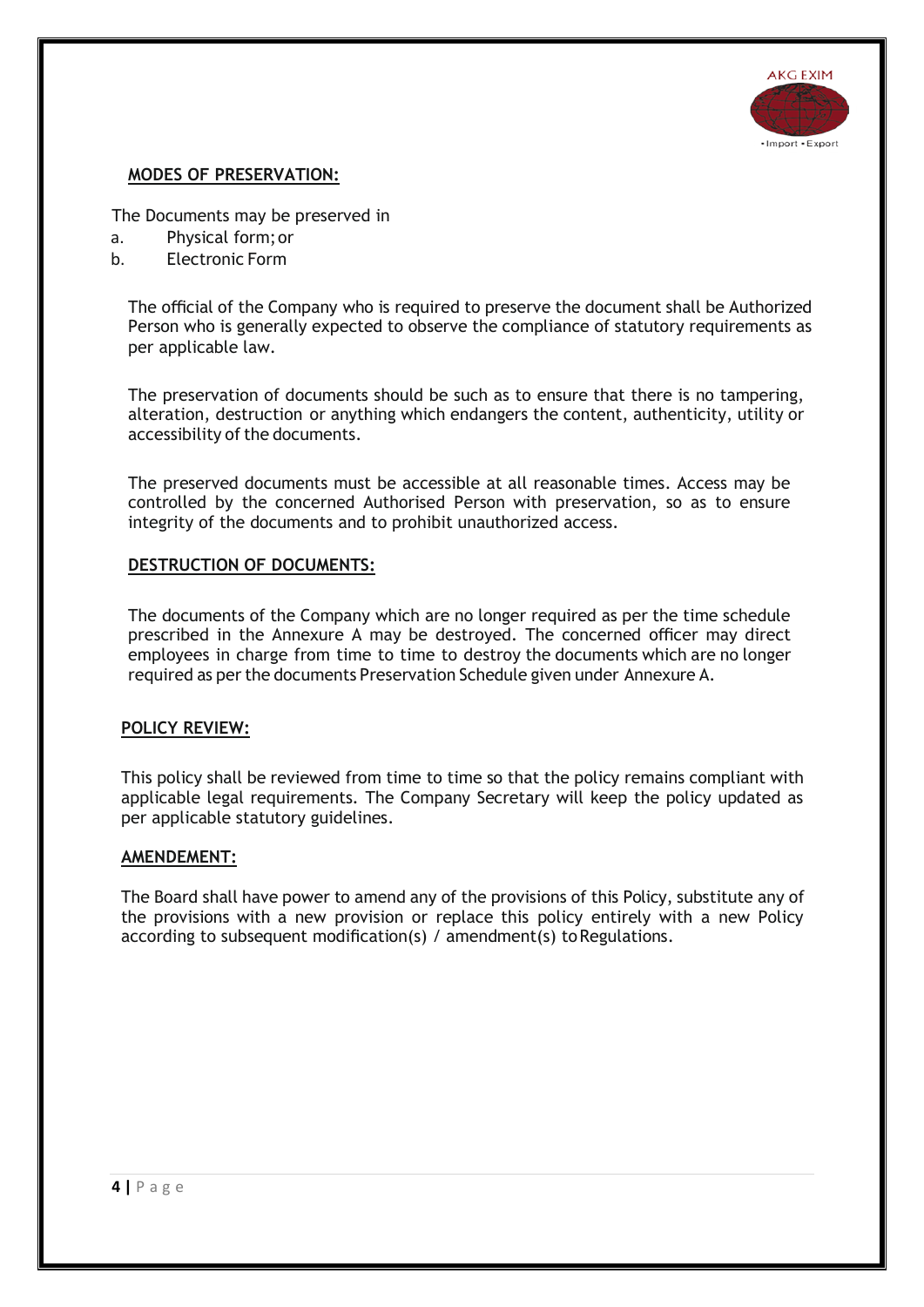

# **Annexure A:**

Documents / Record whose preservation shall be permanent in nature.

# **Sr. No. Documents / Records**

- 1. Certificate ofincorporation
- 2. Memorandum and Articles of Association
- 3. Agreements made by the Company with Stock Exchanges, Depositories, etc.
- 4. Minute Books of General Meetings, Board and Committee Meetings as per Companies Act, 2013
- 5. Register and Index of Members, debenture-holders, if any or other security holders, if any
- 6. All the statutory register as per Companies Act, 2013
- 7. Files relating to premises viz. Title Deeds/Lease Deeds of owned premises/land and building, etc. and related Ledger / Register
- 8. Authorization / licenses obtained from any statutory authority
- 9. Policies of the Company framed under various regulations
- 10. Register of disposal of records
- 11. Such other records as may be required under any law from time to time

# **Annexure B:**

Documents / Record to be preserved for a minimum period of **eight years**:

# **Sr. No. Documents / Records**

- 1. Instrument creating charge or modification (from the date of satisfaction of charge) as per Companies Act,2013.
- 2. Annual Returns as per Companies Act, 2013
- 3. Register of Deposits as per Companies Act, 2013
- 4. Register of Allotment(from the date of each allotment) as per Companies Act, 2013
- 5. Annual financial statements including:
	- -Annual accounts
	- Directors report
	- Auditors report
- 6. Books of accounts including Vouchers / Voucherregister asdefined under the Companies Act, 2013
- 7. Income Tax Returns filed under Income Tax Act, 1961
- 8. All notices in form MBP 1 received from Directors and KMPs along with any amendment thereto
- 9. Return of declaration in respect of beneficial interest in any share as per Companies Act, 2013
- 10. Copy of newspaper advertisement or publications
- 11. Compliance Reports received from any statutory authority